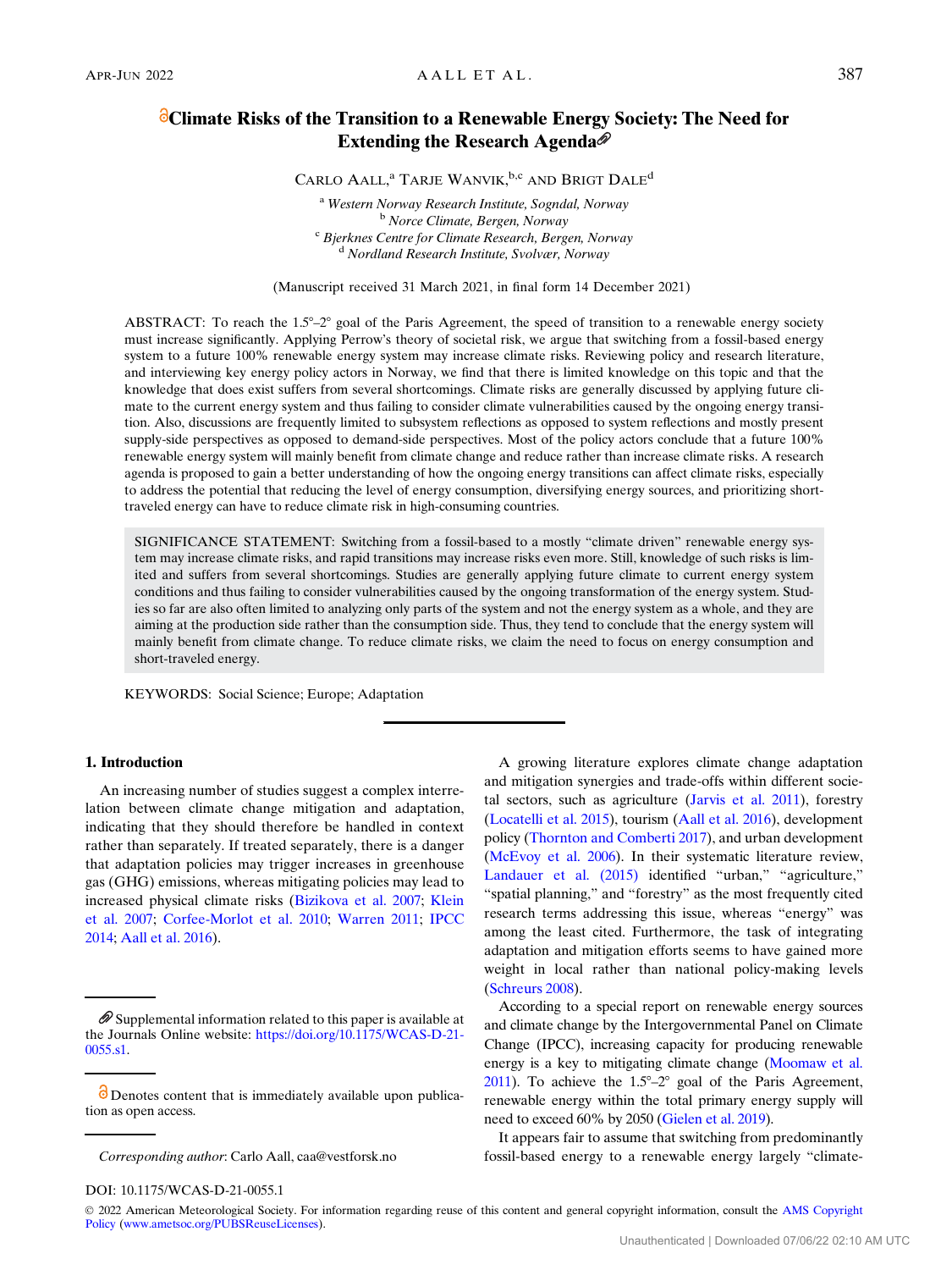|                          | Producer-related risks                                                         | Consumer-related risks                                                     |  |
|--------------------------|--------------------------------------------------------------------------------|----------------------------------------------------------------------------|--|
| Physical climate risks   | E.g., reduction of hydroenergy<br>production capacity because of<br>drought    | E.g., loss of electricity-supply because of<br>extreme weather events      |  |
| Transition climate risks | E.g., bankruptcy in the energy-sector<br>because of climate policy regulations | E.g., reduction in standard of living<br>because of increased energy costs |  |

TABLE 1. Proposed typology of climate risks relating to the energy system.

driven" (e.g., sourced by wind, precipitation, or sunlight) means that such a future energy system may be more prone to climate risks. By "climate risk," we adhere to the IPCC's definition that " the potential for adverse consequences of a climate-related hazard, or of adaptation or mitigation responses to such a hazard, on lives, livelihoods, health and well-being, ecosystems and species, economic, social, and cultural assets, services (including ecosystem services), and infrastructure" [\(IPCC 2018](#page-9-0), p. 557). Given that time is running out to reach the  $1.5^{\circ}$ – $2^{\circ}$  goal of the Paris Agreement, the speed of transition to a renewable-energy-based society must increase significantly. Consequently, it appears also fair to assume that if this transition occurs at a high pace, all other factors being equal this would imply climate risks to increase even more.

Norway is ranked the second highest country globally with respect to its proportion of primary energy coming from renewables during 2019 (66%), second only to Iceland (79%) [\(https://ourworldindata.org/renewable-energy\)](https://ourworldindata.org/renewable-energy). Norway also leads globally in the transition to electric vehicles, with the highest global share of electric vehicles [\(Saele and Petersen](#page-10-0) [2018\)](#page-10-0). Thus, in the paper we have used a combination of criteria developed by [Flyvbjerg \(1992\)](#page-9-0) to generalize findings from Norway as a case study, treating it both as an extreme case (i.e., one that can be considered particularly successful or unsuccessful—in this context, the former), and a critical case (i.e., one that allows the criterion that if it applies/does not apply to this case, then it applies/does not apply to all cases). In other words, countries aiming at where Norway is situated currently with respect to share of renewables, can hopefully learn something about how the ongoing transition to a renewable energy system may influence climate risks.

Herein, we address three research questions: 1) How do the policy and research literature address climate risks associated with a transition to a future 100% renewable energy system? 2) How do Norwegian energy system stakeholders reflect on climate risks associated with a transition to a future 100% renewable energy system? 3) What-if any-knowledge gaps should be filled with respect to climate risks associated with the transition to a future 100% renewable energy system?

### 2. The concept of "climate risk" and how it can be applied to the energy system

There are many competing taxonomies in the literature on climate risk, applying concepts such as physical risks, transition risks, liability risks, transborder risks, and political risks. The IPCC special report "Global Warming of  $1.5^{\circ}$ C" glossary points out that, in addition to physical impacts of climate

change, risks stemming from adaptation and mitigation responses should also be included when assessing potential climate risks [\(IPCC 2018\)](#page-9-0). In 2017, the Task Force on Climate-related Financial Disclosures established by the G20 Finance Ministers and Central Bank Governors, presented a review of how the financial sector can take account of climate-related issues [\(Task Force on Climate-related Finan](#page-10-0)[cial Disclosures 2017](#page-10-0)). They divided climate-related risks into two main categories: risks related to the physical impacts of climate change, and risks related to the transition to a lower carbon economy. This dichotomy was also used by a Norwegian government green paper on climate risks and the Norwegian economy [\(Norges Offentlige Utredninger 2018b](#page-10-0)). Herein, we use a combination of the above-mentioned climate risk taxonomies, in which we differ between physical climate risk and transition climate risk, with the latter limited to risks from transforming to a system based entirely on renewable energy. The main attention in the following will be on the physical climate risks.

The IPCC Fifth Assessment Report (AR5) defines physical climate risk as the sum effect of climate hazards, exposure, and vulnerability. Exposure for the case of energy systems is the energy services society expects to attain (i.e., a sufficient, accessible, affordable, and secure energy supply), whereas vulnerability will include all societal factors and drivers that may influence "the propensity or predisposition [of the energy system] to be adversely affected" [\(IPCC 2014](#page-9-0), p. 717).

The AR5 defines an energy system as "all components related to the production, conversion, delivery, and use of energy" ([IPCC 2014,](#page-9-0) p. 1261). Thus, when analyzing climate risks in relation to the energy system, we may differentiate between supply- and demand-side-related physical climate risks. The former affects the production sites and is experienced by energy producers, for instance, changes in hydroelectricity production due to changes in precipitation, with consequent economic impacts on the energy company, or changes in wind patterns influencing windmill production. By contrast, the latter affects the consumers, or energy end users, for instance, with temporary energy supply failure or price fluctuations. The distinction between supply- and demandside (cf. Table 1) should not be interpreted as a dichotomy, but rather as a continuum; the physical connection between the two (i.e., transmission grid) illustrates this point. Thus, the purpose of Table 1 is to guide the lens that should be used to analyze texts and statements about climate risks of transforming toward a system based entirely on renewable energy. As previously described, climate risks can relate to the transformation process toward a net zero-emission society by 2100, to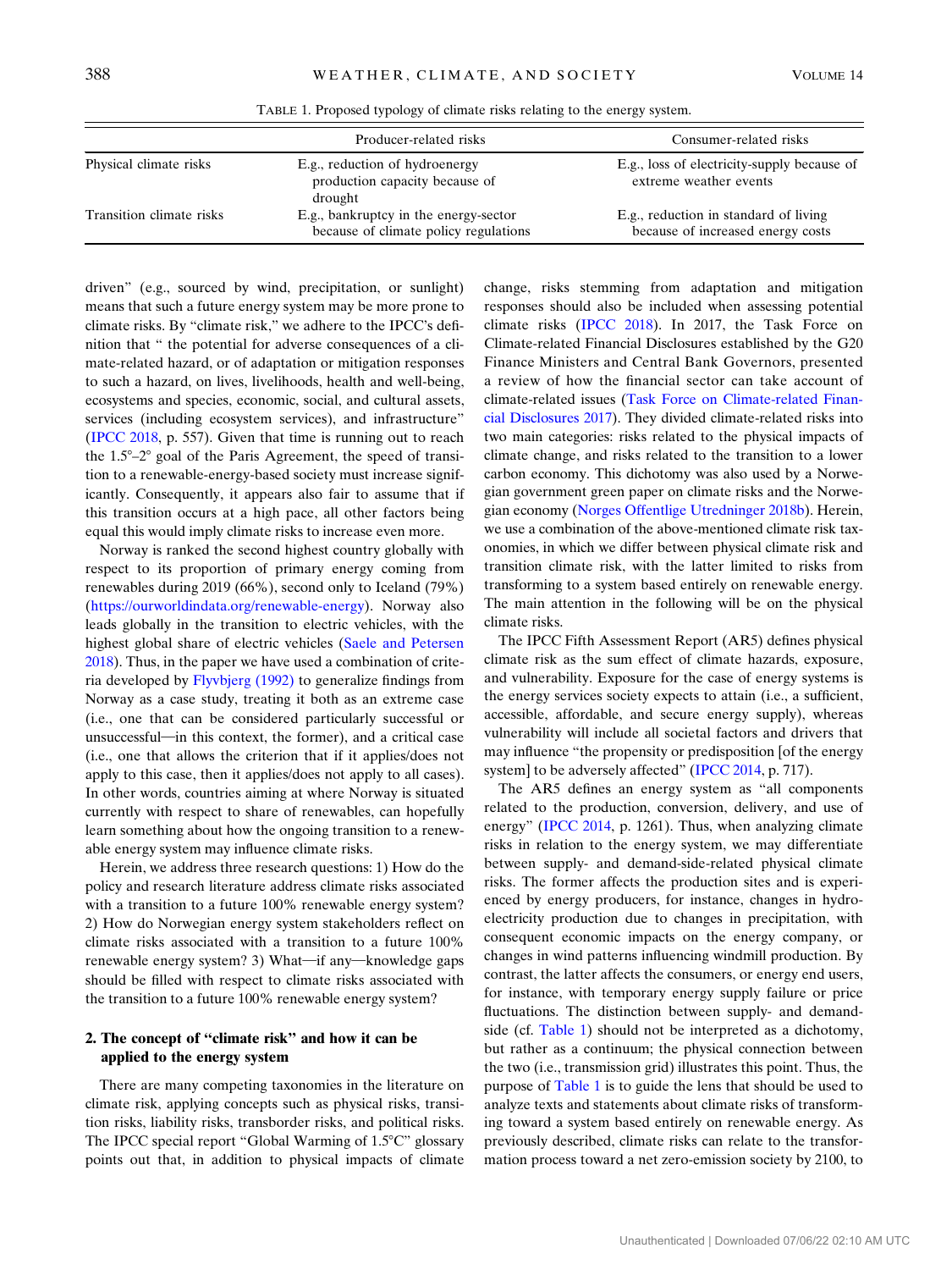<span id="page-2-0"></span>TABLE 2. System elements and characteristics that determine the degree of societal vulnerability (adapted from [Perrow 2007\)](#page-10-0).

|                                                    | System characterization        |                                   |  |
|----------------------------------------------------|--------------------------------|-----------------------------------|--|
| System category and elements                       | Resilient                      | Vulnerable                        |  |
| <i>Interactiveness</i>                             | Simple                         | Complex                           |  |
| Relationships between system elements              | Linear                         | Nonlinear                         |  |
| System elements                                    | Loose-spaced unique elements   | Tight-spaced common mode elements |  |
| System stability                                   | <b>Stable</b>                  | Growing                           |  |
| Interactions and risk of unintended feedback loops | In expected sequence, low risk | In unexpected sequence, high risk |  |
| Coupling                                           | Loose                          | Tight                             |  |
| Delays in processing                               | High                           | Low                               |  |
| Slack in input factors                             | High                           | Low                               |  |
| Buffers and redundancies                           | High                           | Low                               |  |
| Substitution of input factors                      | High                           | Low                               |  |

the transformation process endpoint, or to both the process and endpoint. The supply- and demand-side and physical/ transition climate risk divisions can be applied to both the transformation process and endpoint. Finally, we can also differentiate between analyzing risks at a holistic system level or apply it to parts or elements within the energy system. The rationale for differing between the two levels is the notion that analyzing climate risks at the system level represents "more" than the mere sum of risks for each energy system element.

#### 3. Applying "risk society" to the energy system

The idea that societal change—beyond leading to GHG emissions—co-creates climate risks is captured by the notion of vulnerability and is strongly related to the idea of "risk society" [\(Beck 1992](#page-9-0); [Jasanoff 2010](#page-9-0)). Works on "risk society" by the American sociologist C. Perrow [\(Perrow 1984,](#page-10-0) [2007\)](#page-10-0) stand out as particularly relevant to our topic, insofar as it particularly addresses risks associated with industrial processes and industrial sites and includes risks related to natural hazard events.

[Perrow \(1984\)](#page-10-0) introduced two dichotomies across two dimensions for analyzing societal risks: The interactiveness dimension, differing between linear and complex, and the coupling dimension, differing between tight and loose. Herein, linear systems are surveyable components sequentially arranged. As systems grow in functions, operating them becomes more complex and demanding (i.e., their interactiveness increases). Ties to other systems will add to the complexity, as will operating in hostile environments. In systems characterized by complex interactions, unexpected outcomes are more likely to occur. Complex systems differ from those that are linear in that they have tight spacing of equipment, many common mode connections, limited options for substitution of supplies and materials, and unfamiliar or unintended feedback loops.

The concepts of "tight" and "loose" couplings originate from engineering and denote the degree of "slack" or "buffer" between items. These terms have also been used to describe connections within and between organizations. In both engineering and organizations, loosely coupled systems

inherit flexibility that, in comparison with tightly coupled systems, make them more likely to "incorporate shocks and pressures for change without destabilization" (Perrow [1984,](#page-10-0) p. 92). This resembles the well-known resilience concept, that is, a system's ability to "bounce back" to its original state after having experienced external stress [\(Nelson and Palmer 2007;](#page-9-0) [Folke et al. 2010\)](#page-9-0). Resilience is partly explained by how loosely coupled systems ensure delivery; the system's aim can be reached in many ways. This can be seen in manufacturing plants, which are typically organized in ways that make them suitable for a variety of production processes, allowing substitution of raw materials, assembling methods and final outputs, as opposed to tightly coupled systems (e.g., power grids), which are characterized by being "unidirectional" in which there is only one way to reach the goal. Tightly coupled systems' lack of flexibility also implies that sequences must follow each other in a specific order, and that processes are time dependent in the sense that there is no room for delay. Perrow suggested that the systems with the largest catastrophe potential are those in which complexity is combined with tight couplings.

The concepts summarized in Table 2 deal with the system architecture, such as system borders, levels, and nomenclature. In a later book, in which he examined organizational, executive, and regulatory sources of failure, Perrow concluded that a society that relies on tight couplings and a complex system is also inherently more vulnerable to natural hazards ([Perrow 2007](#page-10-0)). Thus, Perrow's approach—according to his own assessment—should also apply to climate risks. There are also good arguments in support of Perrow's approach being applicable to the energy system. His approach was initially developed to understand industrial processes by means of terms such as "nodes" and "links," which are also highly relevant for understanding the energy system.

In the next section, we apply both concepts presented above—"climate risks" as outlined by the IPCC and the distinction between a supply and demand aspect, and "risk society" as outlined by Perrow-to structure our discussion and analyzes of how the literature and relevant energy system actors address the issue of climate risks associated with transition to a future renewable energy system, and as a theoretical basis for the concluding part.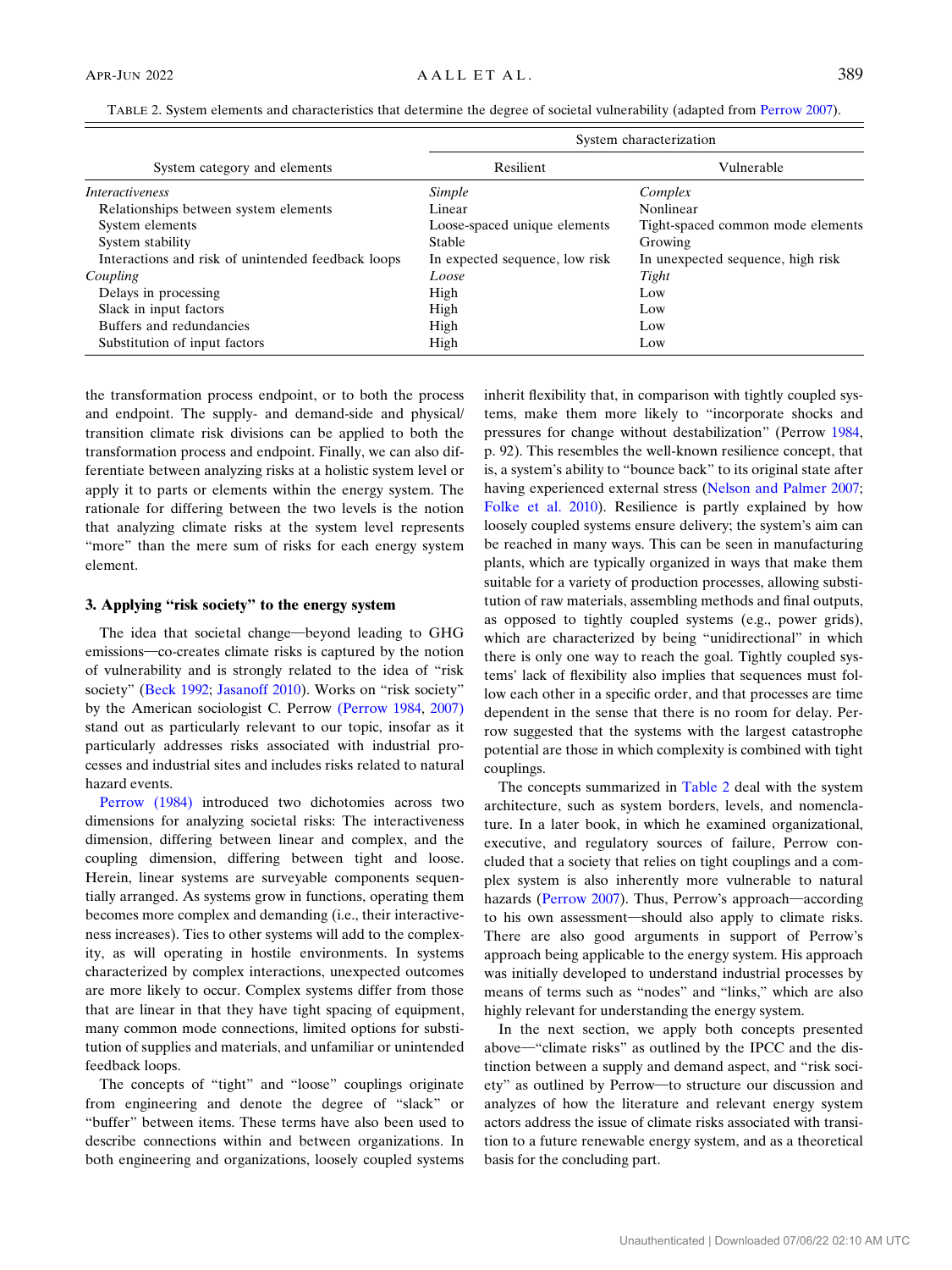### 4. The research literature on climate risks and the transition to a renewable energy society

[Schaeffer et al. \(2012\)](#page-10-0) were the first to attempt an overview of climate risk research related to the transition to a renewable energy system. They pointed out that, at the time of their study, very few strategic studies, research workshops, development forums, or international conferences had addressed this issue. Their study focused on better understanding the possible impacts on the energy system from the projected increased intensity of extreme weather events, emphasizing the weaknesses in current energy scenarios and the need to change how these are conducted [\(Schaeffer et al. 2012,](#page-10-0) p. 1): "the majority of current methodologies rely on past experience but this may not be a sufficiently good guide for planning and operational activities in the coming decades . . . [therefore] climate impact assessments on energy planning and operation need to take into account a greater number of scenarios, as well as investigate impacts on particular energy segments." These investigators summarized the previous energy sector studies (e.g., thermoelectric power generation, biomass, hydropower, wind power, solar energy, geothermal energy, and wave energy), covering each energy chain stage from energy resources, conversion, and transportation to final use—though to varying degrees within each energy sector and with a clear emphasis on the supply-side ([Schaeffer et al.](#page-10-0) [2012\)](#page-10-0).

The general view emerging from the research literature is that climate change will positively affect hydropower capacity (see, e.g., [Arnell 2004](#page-9-0)), while for other renewable energy systems (e.g., wind power, biofuels, solar energy, and marine energy) the future prospects are less certain and will likely vary strongly from positive to negative by region [\(Schaeffer](#page-10-0) [et al. 2012\)](#page-10-0). Demand-side studies cited by Schaeffer and colleagues dealt with either increased demand for air conditioning from increased summer temperatures, or reduced demand for heating due to increased winter temperatures [\(Schaeffer](#page-10-0) [et al. 2012](#page-10-0)). Schaeffer et al. summary of existing research per energy sector illustrated an important lack of comprehensive, holistic energy system analysis. Thus, no cited study addressed the sum effects on climate risks of a future renewable energy system [\(Schaeffer et al. 2012](#page-10-0)). Most, if not all, cited studies concentrated on isolated impacts of climate change, overlooking the systematic sum effect of climate and societal changes. These studies also paid little attention to transition risks.

Two additional recent studies, both of which used a modified energy model to analyze the impact of climate change on the European energy system, concluded that demand-side impacts will be larger than supply-side impacts ([Dowling 2013](#page-9-0); [Mima and Criqui 2015\)](#page-9-0). As described above, the demand-side studies have only considered changes in heating and cooling demands; on the supply-side, efficiency of thermal power plants and changes in hydropower, wind power, and solar photovoltaic (PV) electricity output have been addressed.

In their recent literature review on current energy systems, [Yalew et al. \(2020\)](#page-10-0) analyzed 220 studies assessing projected climate change-induced challenges to energy systems, presenting an overview of both supply- and demand-side challenges from climate change. Concerning the prior, the authors suggest that climate change will influence renewable energy systems due to changes in the regularity of precipitation, sun, and wind, and may impact turbine efficiency and cooling systems in thermal power plants. They suggest that a mix of technologies may reduce overall vulnerability to these changes. With concern to hydropower, these investigators specifically pointed to the case of Norway, indicating that there might be a lesser need for investments in the hydro energy sector as runoff is projected to increase.

Consistent with this, we found few articles that discuss posttransformation risk. For example, [Lo et al. \(2019\)](#page-9-0) aimed, with reference to [Pelling et al. \(2014\),](#page-10-0) to identify new risks and social or economic uncertainties emanating from a "sustainable" development pathway, and to indicate where they matter posttransition. Still—and we find this to be typical of the literature on climate change-induced risks—they did not focus on the energy sector specifically, but rather on climate change-induced physical threats to society more broadly, and thus appear more concerned with the current system's adaptive capacity (or at least a modified version of it) than with risks created by a specific system's transformation. Indeed, the authors conclude that few published articles assess the impacts of climate change on overall energy systems. They also argue that as energy systems are deeply intertwined with food and water production-as well as influencing and being influenced by variables such as biodiversity, sea level rise, permafrost deterioration, and their combined effects on infrastructure and markets (and thus energy consumption)—the need for intersectoral approaches is apparent [\(Pelling et al. 2014\)](#page-10-0). [Sovacool et al. \(2019\)](#page-10-0) referred to energy and social justice concerns stemming from decarbonization, "while low carbon transitions may well represent normative "goods" in the sense that they contribute to reductions in carbon dioxide, they may also generate new-or worsen pre-existing—inequalities in society" [\(Sovacool et al.](#page-10-0) [2019](#page-10-0), p. 582). They also expressed concerns over what they see as a lack of focus on the potential injustices produced by decarbonization: "Numerous studies have already estimated and analyzed the litany of co-benefits offered by low-carbon transitions, but very few (if any at all) have carefully calculated the injustices, or the dis-benefits" [\(Sovacool et al. 2019,](#page-10-0) p. 583).

The risk to which they refer obviously relates to those vulnerable to these injustices, but also unarguably to the political regime that initiates and guides transformation. It is well documented that initiatives for decarbonization, green energy production, and climate change mitigation efforts spur resentment and discontent—and sometimes even outright defiance—and can have severe political effects such as reversing muchneeded policy changes (Dale and Hovelsrud 2022, manuscript submitted to Sustainability Sci.).

Much of the energy transition research literature is dealing with large-scale issues, that is, the question on how to substitute the current fossil energy system with a 100% renewable energy system. Small-scale issues have attended lesser attention, such as the issue of household-managed renewable energy systems. [Landauer et al. \(2015\)](#page-9-0) refer to this type of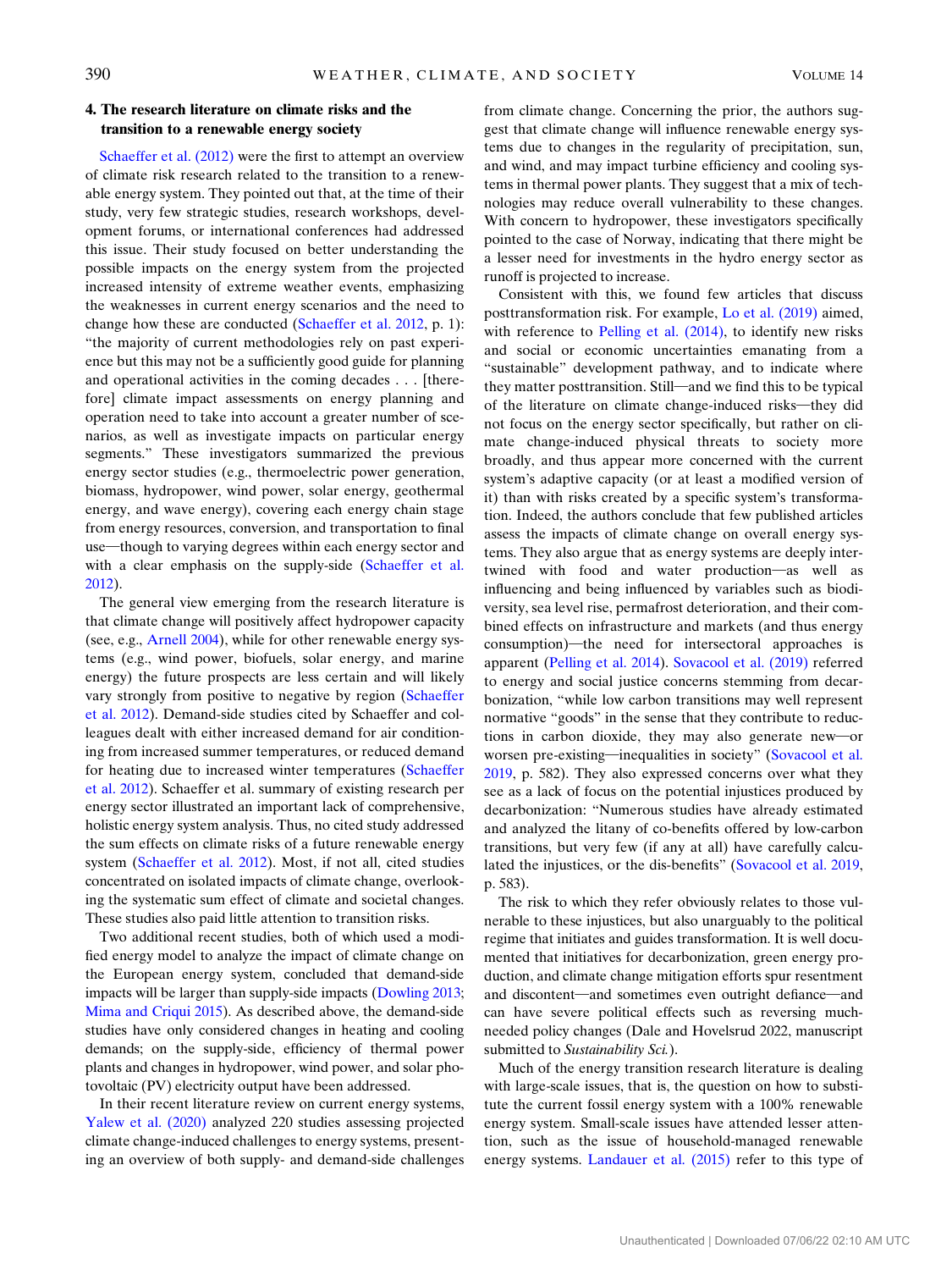research, when they conclude that promoting distributed and decentralized renewable energy systems in cities, that is, small-scale wind and solar, can reduce large-scale system dependency, thereby increasing resilience toward power system failures that can be caused by climate events.

Overall, our general impression from the research literature is that the focus on climate risks and adaptation needs in the energy system has been limited. This impression is supported by a recent review of urban energy systems, which referenced more than 100 studies [\(Nik et al. 2020](#page-10-0)). Nik et al. described a major limitation: inadequacy in designing and preparing urban energy systems to satisfactorily address plausible extreme climate events; they further noted that few studies have focused on the design and operation of urban energy infrastructure, in terms of climate resilience. Considering the occurrence of extreme climate events and increasing demand for implementing climate adaptation strategies, their study highlighted the importance of improving energy system models and considered future climate variations, including extreme events, to identify climate-resilient energy transition pathways.

### 5. The policy literature on climate risks and the transition to a renewable energy society

In 2019, the European Environment Agency (EEA) presented a report stating that although most European countries have assessed their energy sector's climate vulnerability and climate change adaptation, these issues have only been assessed to a limited extent in national energy plans and strategies ([EEA 2019](#page-9-0)). Of particular interest is the report's fourth chapter, which is concerned with building a climate-resilient energy system, which includes some aspects of potential risks to future energy systems. Therein, the responsibility for securing a resilient energy system is divided between policy and business, indicating that incentives and regulations will be vital [\(Majone et al. 2016\)](#page-9-0). Accordingly, the importance of avoiding maladaptation for future resilience is highlighted [\(EEA 2019,](#page-9-0) p. 5), as such development would lead to "solutions that are worse than the problem" ([EEA 2019](#page-9-0), p. 5). Thus, we do find that this discussion of future resilience matches the theme herein, although it remains to be described how the stated concerns might be transformed into concrete policy measures and development plans for future energy systems. A key message in the report highlights that "(m)any extreme weather events, including heat waves, heavy precipitation events, storms and extreme sea levels, are projected to increase in frequency and/or magnitude as a result of climate change. Without appropriate adaptation measures, direct economic losses to the European energy system could amount to billions of euros per year by the end of the century, with much larger indirect costs" [\(EEA 2019](#page-9-0), p. 6), a point further elaborated on in their concern about the threats to hydropower from "changes in rainfall, snowfall, and snow and glacier melt" [\(EEA 2019](#page-9-0), p. 38). Similar descriptions of how extreme events such as fires, heavy precipitation, storms, flooding, and heat waves can threaten the electrical grid's future stability are discussed, and that measures to minimize

these risks are needed. In other words, the focus exists-yet the question of how to mitigate these threats has been discussed less.

An International Energy Agency (IEA) report on energy transitions within the oil and gas industry ([IEA 2020\)](#page-9-0) discussed how companies will be affected by the clean energy transition. An interesting vulnerability is thus identified, in that industry investments in areas outside their core business were less than 1% of their total capital expenditure when the report was published. In other words, the industry is deeply path-dependent and ill-equipped for the transition. The report takes a starting point that electricity alone will not meet future energy demands, and that thus "[a] commitment by oil and gas companies to provide clean fuels to the world's consumers is critical for the prospects of reducing emissions" ([IEA 2020](#page-9-0), p. 9), and that "the oil and gas industry will be critical for some key capital-intensive clean energy technologies to reach maturely" ([IEA 2020](#page-9-0), p. 10), such as carbon capture, utilization, and storage. The vulnerability in this instance, that industry survival depends on future technologies yet to be invented, is both obvious and serves to remind us that—if the IEA prospect for the future is correct—a cleaner, posttransition energy system will be not fossil-free, but emission-free, but that this future is highly insecure given its dependence on nonexistent technology. The report does not, however, reflect on possible physical climate risks involved in a close-to-renewable energy system.

Although we also assessed Norwegian green and white papers, and business and industry gray literature of varying degrees of relevance, we found few examples of relevant concerns about the energy system's future vulnerability to climate change. For example, a series of government green papers dealt with the consequences of climate change to a variety of businesses and sectors. Some of these, such as the government green paper on access to capital in transitional times ([Norges](#page-10-0) [Offentlige Utredninger 2018a](#page-10-0)), only reflect on future vulnerability in passing, while others, such as those addressing the business sector's importance for sustainable development of communities ([Norges Offentlige Utredninger 2020\)](#page-10-0), refer more concretely to both present and future risks from climate change, albeit prioritizing the former. Another government green paper, on climate risks to the Norwegian economy, published in 2018, also focused mainly on the consequences of temperature rise for current systems, though it also included limited reference to handling excessive future risks (see part 3 chapters 6 and 7). In a 2016 Norwegian government white paper on energy, the concept of climate risk itself is not mentioned, but challenges from climate change are mentioned briefly—on 4 of its 230 pages—in relation to only the current Norwegian energy system [\(Olje- og Energidepartementet](#page-10-0) [2016](#page-10-0)). The main messages are that climate change may prove beneficial for the Norwegian energy system, by the combined effects of increasing hydro energy production capacity (with greater precipitation) and lowering energy use for heating (with increased temperatures). However, the report also points to possible negative impacts of climate change, most importantly reduced power supply security (due to increased likelihoods of various extreme weather events) and increased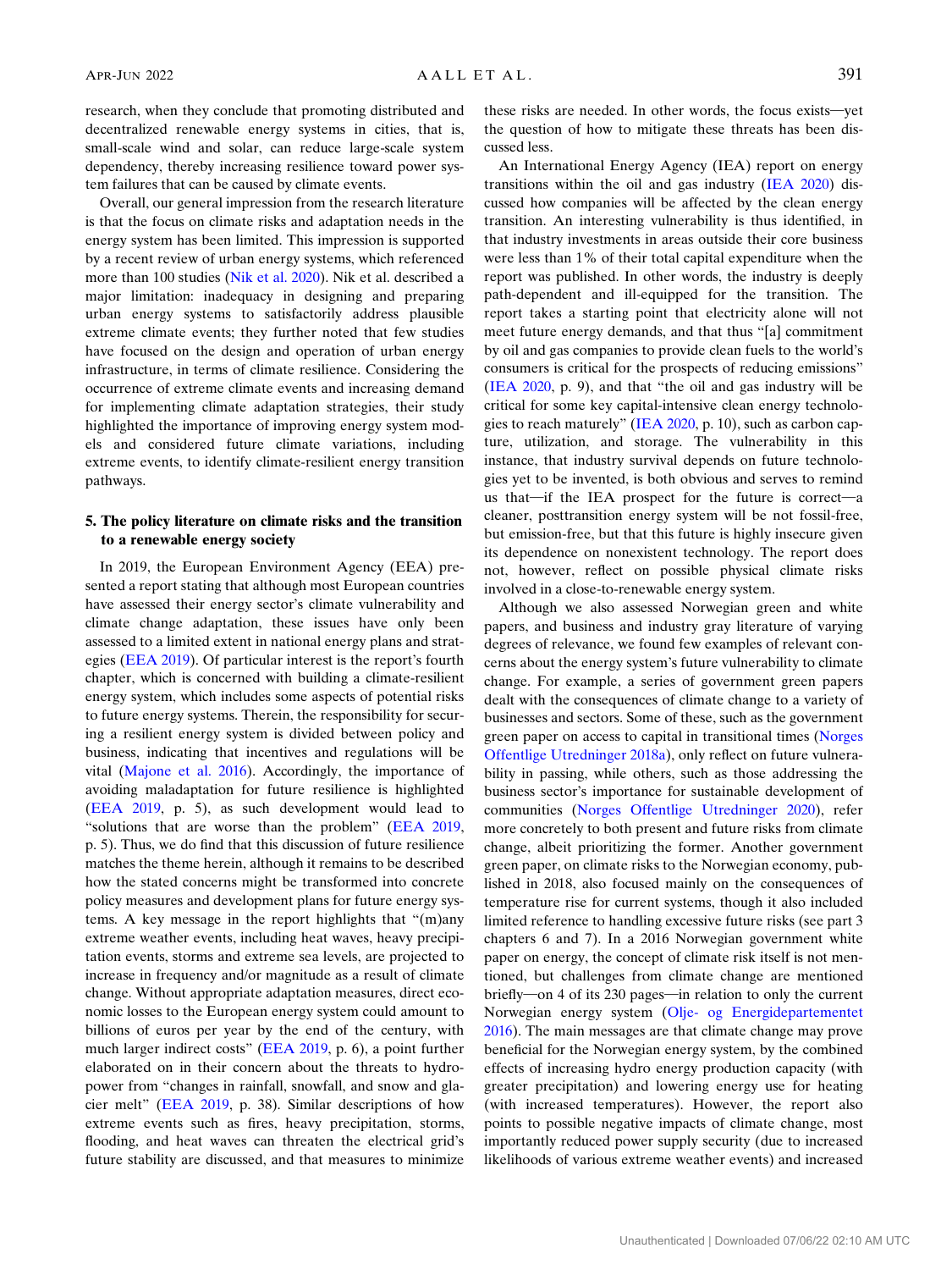variations in power production (due to increased climate variability). A special report in 2019 by the Norwegian Water Resources and Energy Directorate [Norges Vassdrags-og Energidirektorat (NVE)] on the effect of climate change on Norway's hydro energy capacity underlines the point made above about analyzing future climate in relation to the current energy system. The report's first summary paragraph states that "In our analyzes, we have taken as our starting point the current hydropower system with the climate of the future" [\(NVE 2019a,](#page-10-0) p. 15, our translation). This perspective is primarily optimistic, concluding that the actual increase in hydropower production over the past decade was higher than predicted by climate change models, and that current capacity will meet future needs. This optimistic perspective was echoed in long-term power market analysis for 2019–40 done by [NVE](#page-10-0) [\(2019c\)](#page-10-0), a perspective reflected even in the report's subtitle: "More ambitious climate policy is reflected in the price of power" (our translation). Possible negative climate risks were not introduced. An accompanying NVE report on Nordic production capacity toward 2040 presents estimates of expected increases in water energy production from climate change (in the range of 5%) and presents a single reference to possible negative physical climate risks ([NVE 2019b](#page-10-0), p. 8): "Climate change can also lead to larger and more frequent floods that can present challenges for hydropower plants. This is not considered in the production projections."

Those outside government have also considered our transitional needs and challenges. The Norwegian Climate Foundation (Norsk Klimastiftelse), along with World Wildlife Fund Norway, and think tank Civita, produced the report "Rapid transition, reduced risk" [\(Norsk Klimastiftelse 2020\)](#page-10-0) in which future challenges are described. However, the focus—as we have seen throughout most of the reviewed gray literature-is on incentives for change itself and less on potential risks to systems from climate change beyond transformation. Such themes are reiterated by central Norwegian energy sector stakeholders, which is addressed in the next section.

Overall, the policy literature appears to have a somewhat wider and more open approach to the question on what climate risks may accompany the transition to a 100% renewable energy system. On the one hand, there is a coincidence when it comes to emphasizing a production in favor of a consumption perspective, and a tendency to assess future climate risk based on the current energy system. On the other hand, there is an expressed need, at least on the part of the European Union (EU), to take a holistic systems approach and invest greater resources in mapping any negative consequences on vulnerability to climate change from the ongoing energy transition.

## 6. Reflections by Norwegian energy policy actors on climate risks and the renewable energy society

Although Norway already has a record-high proportion of primary energy coming from renewables in comparison with all other countries, energy transition in the face of climate change is high on the political agenda in Norway. To shed light on the ongoing Norwegian energy sector transition, we conducted 16 semistructured interviews with core sector

stakeholder representatives from two environmental organizations, two state-owned infrastructural agencies, three regulatory bodies, four energy producer interest groups, and one financial support apparatus. Selection of interviewees was based on the following criterion and snowball sampling: all stakeholders having an important role within the public debates about the energy system as well as systems operations. Initial stakeholder selection was based on two ongoing research centers funded by the Norwegian Research Council in which the two of the three authors are directly involved: The Norwegian Centre for Energy Transition Strategies (<https://www.ntnu.no/ntrans>; Western Norway Research Institute is one of the partners) and Climate Futures led by Norce ([https://www.norceresearch.no/en/projects/climate-futures\)](https://www.norceresearch.no/en/projects/climate-futures).

Because of coronavirus disease 2019 (COVID-19), we were forced to conduct all interviews online. The chosen software facilitated interview recording and transcription but hampered some of the finer qualitative characteristics of semistructured interviews, such as informal conversation before and after the interview. The interviews were administered following written consent, in accordance with the Norwegian Centre for Research data guidelines. The interview guide was based on the literature review, previous research projects on climate risk and energy, and a joint workshop with some of the interviewees and the authors [see the recording of the webinar (dated 24 February 2021): [https://klimatilpassingssenter.no/noradapttimen\]](https://klimatilpassingssenter.no/noradapttimen). The interview data were compiled, categorized, and semistructurally coded to fit into broad categories of "adaptive technologies," "risk and vulnerability understanding," and "system for risk monitoring and evaluation" (see also the interview guide in the online supplemental material).

### a. Future sources of energy

The first question presented to Norwegian energy system stakeholder representatives was which kind of renewable energy sources they believe will dominate the future Norwegian energy market. Most respondents agreed on offshore wind and upgrading and expansion of hydropower, both in combination with green hydrogen as a secondary source of energy (i.e., hydrogen produced by renewable energy sources) and as an energy carrier. All respondents revealed a strong market focus, mainly domestic, and some underscored less export-friendly characteristics of future energy production. Reoccurring points were in line with statements like "access to power will not be a problem, it is the infrastructure and distribution that will be of importance."

#### b. Future energy systems and energy risk

Second, we asked whether stakeholders generally thought that a future system based completely on renewable energy would be subject to increased or decreased physical climate risks in comparison with the current situation. Their main response reflected the latter, though a few informants phrased their responses from a holistic system perspective. According to our informants, this is more a matter of highlighting separate elements in the energy system and reflecting on how physical climate risks might decrease (mostly) or increase,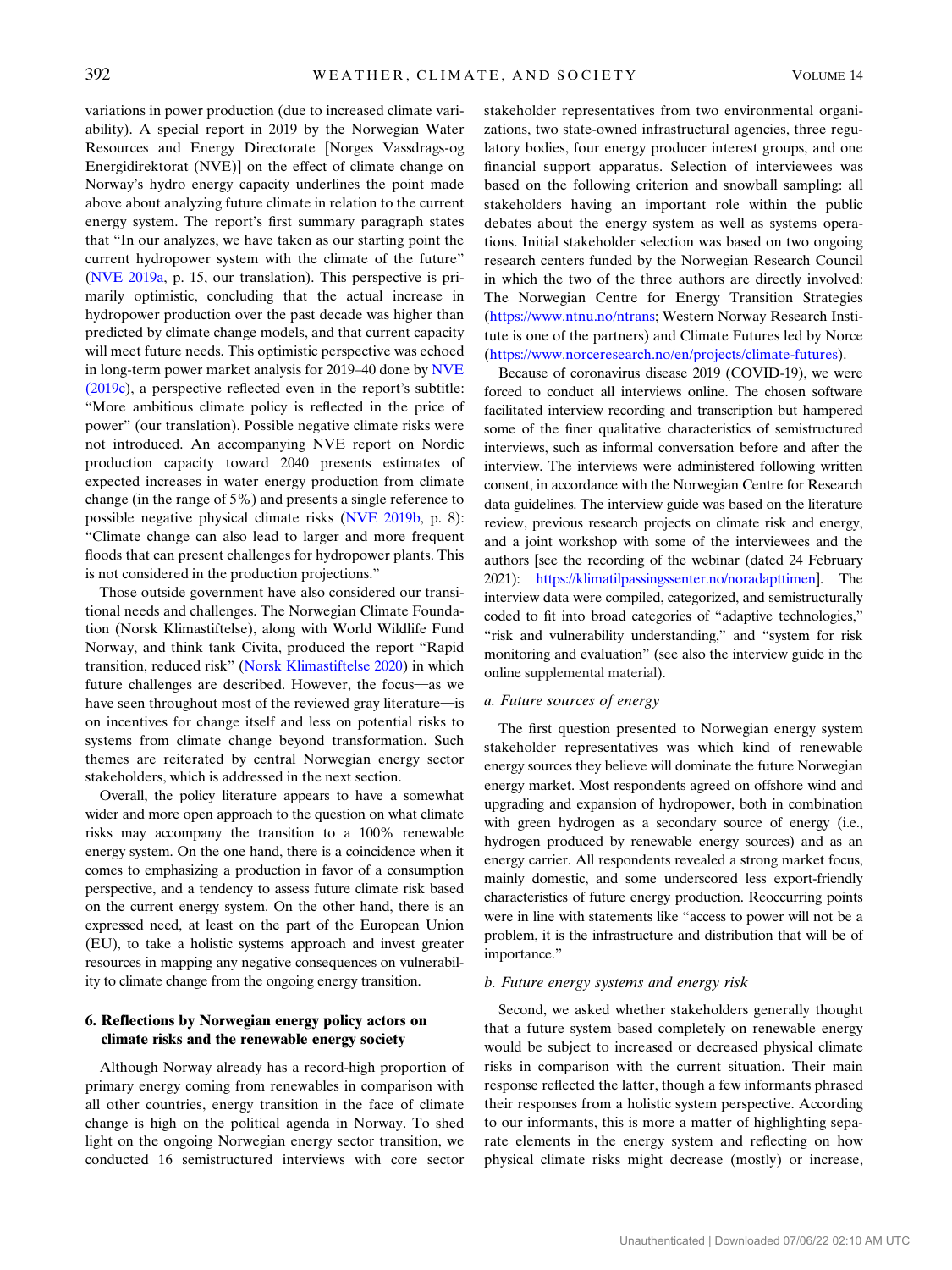with a clear emphasis on looking at the situation from a production perspective. The representative from The Norwegian Directorate for Civil Protection formulated this view clearly: "I believe that risk and vulnerability will increase somewhat in the short term, but then decrease as we reach 100 percent renewable energy production."

#### c. Different types of climate risks

When talking about climate risks, informants were more concerned with risks associated with the transformation process, rather than transformation outcomes. Although they did not frame their answers as "transformation risks," several statements revealed a strong preoccupation with transition processes, particularly related to policy implementation: "If everything proceeds in the right direction, and political processes go smoothly, then we have a fairly good chance of reaching the 2-degree target." Several interviewees pointed to vulnerabilities of political processes of transformation, such as, "Politically it will be easier to develop renewable than to phase out fossil fuels. Thus, this will be our biggest risk that we cannot do anything about" and "with vigorous politicians brave enough to withstand popular protest, we would have made [the transformed energy system] in 10 years." At the same time, their statements indicated that society has a strong ability to cope with the transformation process.

### d. National versus international perspectives

To the extent that an international perspective was present, it was linked directly to power exchanges between Norway and abroad. The future perspective here was weak, and several informants downplayed Norway's export capacity for future energy production. Informants did not directly reflect on cross-border climate risks (financial, economic, supply and demand) associated with the transition to a renewable energy system. However, there are some clear traces of the EU taxonomy's growing influence on sustainable energy production and consumption. This manifests in a somewhat skeptical attitude toward carbon capture and storage (CCS), most importantly in relation to "blue hydrogen" as an energy carrier (i.e., hydrogen produced from natural gas). Several informants underscored the challenges surfacing about financing major investments in blue hydrogen due to negative signals from the EU taxonomy process. Responses like "CCS is not coming" and "CCS is the biggest joker in the deck today" pointed to this skepticism.

#### e. Perceived climate risks

We also asked more specifically about the types of climate related risks informants perceived. The most frequently mentioned were the possible upscaling of hydrogen as an energy carrier and safety challenges related to hydrogen transport and storage. Other risks mentioned were power supply security, extreme rainfall, and hydropower production and conflicts with biological diversity-mostly related to wind power construction on land but also at sea-and hydropower upgrading and expansion. The latter point may reflect that most sector representatives apply a radical climate change scenario [the representative concentration pathway (RCP) 8.5 business-as-usual scenario] when planning current and future production and consumption patterns, as advised by the Norwegian government in the government white paper on climate change adaptation. Still, some of the informants pointed out that envisioning such radical scenarios may lead to overadaptation and potentially to maladaptation (e.g., adapting to higher precipitation levels than what might be the situation if a lower temperature is achieved globally than what is embedded in RCP8.5), thus inflating the conflict between environmental and economic concerns and climate risk.

### f. Wholistic system versus subsystem perspective

Only one example of system-level risk was mentioned, namely the situation of a completely renewable energy system being less flexible than the current fossil energy-based system. This was expressed by a representative from the major and state-owned power company Statkraft: "When everything is connected to everything, it becomes harder to find out why things happen. Simulation models, how the flow is across the fjord, prices are linked, things become more uncertain, and less predictable."

## g. Understanding future risks

We asked the sector representatives whether, and how, they employed monitoring and forecasting procedures when planning for future climate risks. In addition to the precautionary procedure of applying the RCP8.5 scenario in their planning ["all IPCC scenarios are equally likely, we are applying the highest (business as usual), but I am not sure this is the right one"], there is a strong market-based bias related to future planning. Hence, there was the prominence of EU taxonomy in their responses, with strong regional authorities setting standards for financial mechanisms based on sustainability objectives. The respondents' responses included discrepancies about how to deal with future climate risk. Most pointed out that the market must solve these challenges, as stated by the representative from the state-owned power line company Statnett: "The market has to solve this, not us." However, other sector stakeholders, like those from Statkraft, revealed strong trust in their own ability to deal with uncertainty and risk: "We do a lot of simulations, for 2040 we are doing hourly simulations based on temperature, wind velocity, sunlight, water availability, price fluctuations, consumption patterns, etc. The variations we employ in our simulations are far stronger than the effect of climate change (90–150 TWh). Hence, we are well prepared to deal with climate change." This attitude was echoed by several stakeholders, such as "We are dealing a lot with energy system efficiency-not climate risk as such. And we do a lot of contingency planning" (example from NVE). The interviewees demonstrated a certain complacency about their ability to cope with future climate risk: "There is no indication that we will not be able to keep the risk down to today's level."

#### h. A production versus consumption focus

There was a strong emphasis on the roles of government and sector-specific regulators and authorities, both in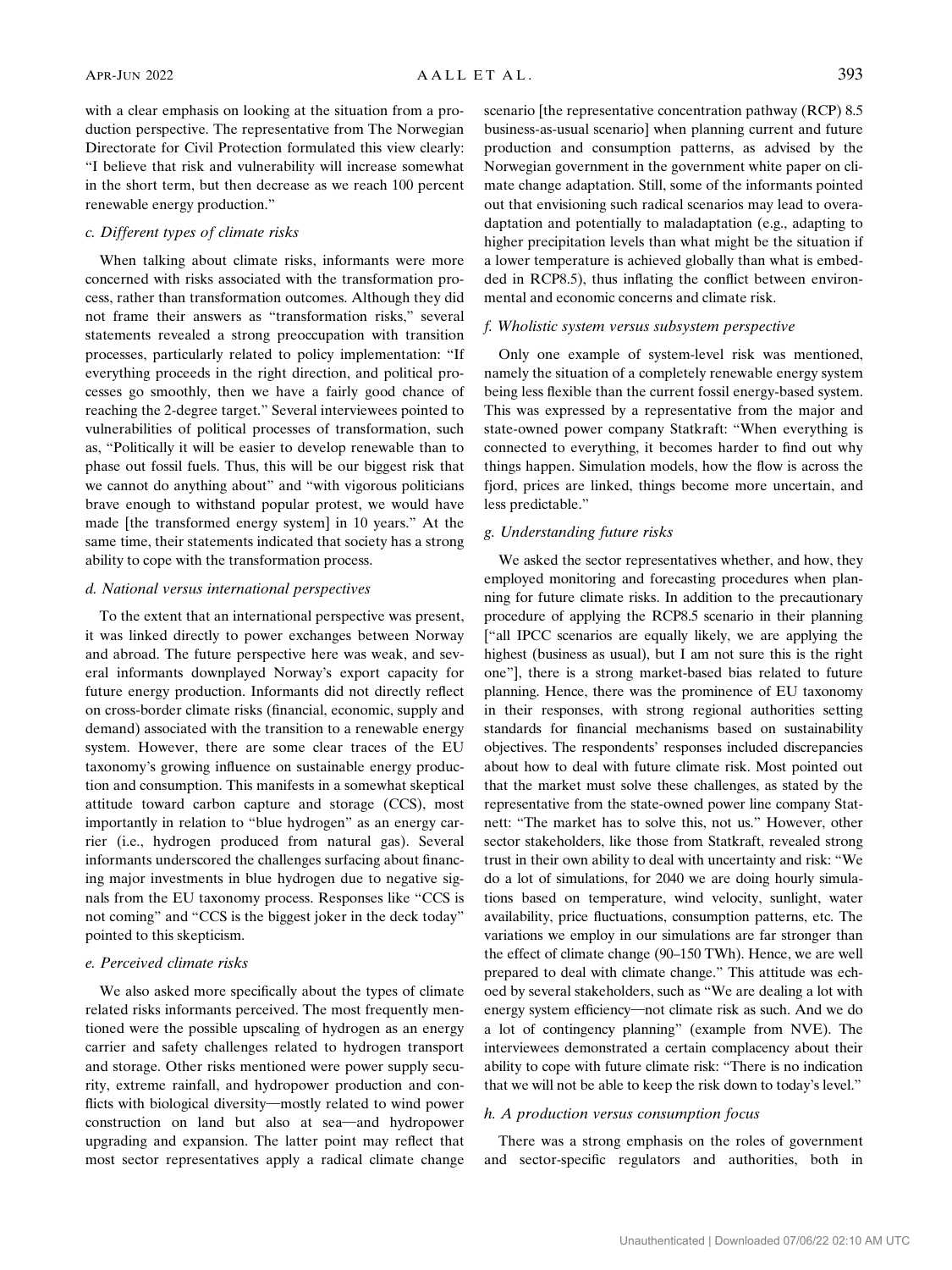adaptation measures (i.e., contingency planning) and in matters of transition to a renewable energy production system; illustrated by the following statement "Without regulations, market actors won't respond to climate change mitigation ambitions." Given the stronghold of market-based assessments of climate risk, there was less focus on energy efficiency and reduced consumption levels. All sector players have strong stakes in continuous energy demand growth, and thus civil society complains about a lack of alternative strategies, illustrated by the representative from Friends of the Earth Norway: "It's too much focus on production and distributionand not on reduction. This makes the transition to renewables more demanding for our society."

The main impression from the interviews can be summarized in the following five points:

- 1) greater awareness of climate risk related to parts of the system than the whole of the energy system,
- 2) a belief that the future supply of electricity will not represent a problem for Norway,
- 3) greater awareness of transition risks than physical climate risks,
- 4) greater belief that the transition to a 100% renewable energy system will reduce climate risks than increase them, and
- 5) greater awareness of climate risks related to production than to consumption.

The informants are divided in their views on whether increased integration of the Norwegian energy system in a European renewable energy market will increase or reduce the physical climate risk.

### 7. Summing up the current agenda on energy transition and climate risks

Our main impression from the international research literature, EU and Norwegian policy papers, and Norwegian energy actors is a strong support around the perception that long-term climate change will decrease rather than increase climate risks related to the energy system.

There exist many references to future climate conditions; for instance, the frequent references to, and use of, various climate change projections and climate change impact studies, with conclusions about climate risks relying heavily on experience that have influenced the current-and past-energy system. When moving from the hazard to the vulnerability aspect of the climate risk equation (i.e., the energy system), the bias toward "current" rather than "future" becomes even more evident. Although somewhat simplified, we can deduce that climate risks are generally discussed by applying expectations about future climate conditions applied to the current energy system, without considering that a future entirely renewable energy system will differ markedly from today's system.

Although the IPCC definition limits climate risks to adverse consequences, the climate change and energy transition discourse appears equally concerned with the positive and negative consequences of climate change. That is, the focus is on how the need for an energy system transformation away from

fossil fuels opens a new avenue for future revenue, as green transformation is depicted as both costly and as a potential industry for economic growth. What we have delineated as an economic perspective deal with the question of whether climate risks are defined from a supply- or demand-side, with energy transmission placed literally midway between the two. Given that the energy systems supply-side is in every possible way more institutionalized than the demand-side, it is unsurprising to find that the supply-side dominates. Climate risks are first and foremost defined as challenges that affect energy producers and distributors, thus requiring adaptations by these actors-even if later risks affect end users.

Moving from a subsystem toward a holistic perspective is a key challenge in addressing any large-scale societal challenge. This situation is also evident in addressing climate risks impacting the energy system. At this juncture, we must distinguish between literature arguing for a shift from the current dependence on fossil fuels to a more sustainable energy system, and more systematic research on the challenges and opportunities from upscaling current, or switching to new, renewable energy sources. Few studies addressing the latter have looked at the energy system as a whole; attention is placed on subsystems limited by energy source (e.g., hydropower and wind power), location in the value chain (e.g., energy production and energy distribution), or compiling and summarizing individual subsystems with limited ambitions to examine the broader picture and sum effects on the energy system level.

It is also evident herein that a subsystem unlike a wholistic system approach dominates, in the sense that climate risks are understood and analyzed mainly within a national context-or (as is the case in Norway) within a Nordic or northern European context, as in the integration of Norway in a Nordic (and, indirectly, a northern European) electricity market. However, few, if any, studies address the climate risk challenges to transitioning the entire global energy system to renewable sources.

The COVID-19 pandemic can serve as an illustration of what can happen when a system (the global economy) that can be characterized by everything being connected to everything is exposed to a strong external ubiquitous global stress (infection and disease): a massive unfolding—as we write—of valuechain disruptions and breaches in global mobility and global commodity supply chains. According to theories of social risk developed by academics such as Perrow, this situation is a foretold disaster. In a figurative sense, a similar situation may prove to be the case for a future 100% renewable energy system in the face of claimed change, if we do not analyze such a risk in a good way and take the necessary precautions.

### 8. A proposal to expand the research agenda on energy transition and climate risks

On a practical, instrumental level, we can use our cumulative review herein to identify several specific knowledge gaps in describing different aspects of climate risks associated with transition to a future renewable energy system. However, behind the "how" question, there is a "why" question: Why do these climate risks occur—in addition to the obvious fact that we have anthropogenic GHG emissions? In other words,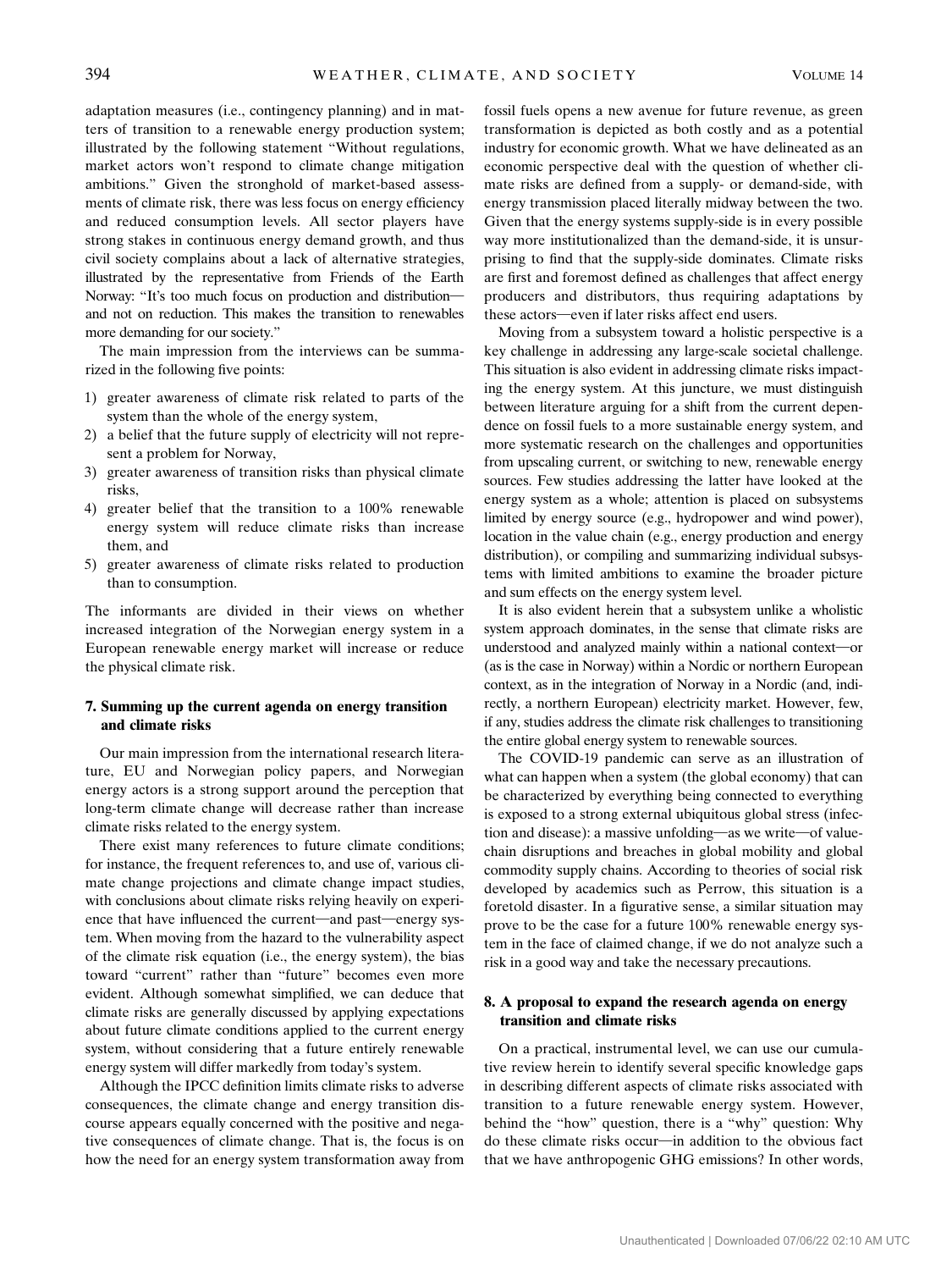TABLE 3. Proposed theoretical framework for understanding how energy system transitions may influence climate risks.

|                               | High energy use                      |                           | Low energy use           |                                     |
|-------------------------------|--------------------------------------|---------------------------|--------------------------|-------------------------------------|
|                               | Low CCS/NETs<br>capacity             | High CCS/NETs<br>capacity | Low CCS/NETs<br>capacity | High CCS/NETs<br>capacity           |
| High energy supply complexity | Potentially highest<br>climate risks |                           |                          |                                     |
| Low energy supply complexity  |                                      |                           |                          | Potentially lowest<br>climate risks |

which societal development entities may increase or decrease the climate vulnerability associated with transition to a future 100% renewable energy system?

Returning to Perrow's theory of societal risk, the energy system will become less resilient and more vulnerable to climate change if it moves farther in the direction of more complex interactions and tight connections. But what would such developments mean specifically for the case of the energy system? One way to answer this question is to identify major drivers of energy system development, and to relate such drivers to the system elements in Perrow's model [\(Table 2](#page-2-0)). We propose three possible candidates of societal drivers:

- 1) level of energy use,
- 2) level of energy supply complexity, and
- 3) level of implemented CCS and/or negative emissions technologies (NETs).

The first proposed driver—level of energy use (and, correspondingly, energy production)—applies primarily to the element "system stability" ([Table 2](#page-2-0)). The idea is that energy system complexity—and therefore its vulnerability—will increase with an increase in the size and number of elements and functions.

The second proposed driver concerns qualitative aspects of various renewable energy sources. Sources of renewable energy are often described as being numerous, small, and scattered characteristics that are often seen as problematic by the energy producer and distributor side. Thus, many initiatives have attempted to change this situation (e.g., by upscaling wind energy with respect to both individual windmill size and the number of windmills per site, creating larger and larger windmill "farms"). The same development can be seen with solar energy, from small solar panels on individual buildings' roofs to large solar energy "farms." The result will be a mixture of "small" and "large" production facilities, ranging from very small (e.g., solar cell charging integrated within small electrical appliances) to extremely large (e.g., windmill parks like the Dogger Bank Offshore wind park in western England, which has been planned to extend approximately 8660 km<sup>2</sup>, or 6.6% of England's land area; [https://doggerbank.](https://doggerbank.com/about/) [com/about/\)](https://doggerbank.com/about/).

A factor that has received little attention in the energy and climate literature is the possible relation between energy quality and climate risk. Energy quality can be ranked (i.e., from high to low), for example, a division into five levels proposed by [Ohta \(1994\):](#page-10-0) electromagnetic, mechanical, photon, chemical,

and heat. Numeral alternative and competing categorization systems exist. The point is that renewable energy comes in different entropic qualities, each of which has optimal and most efficient energy use purposes. Electromagnetic energy is best used to run engines, whereas heat energy is best used to-as the name suggests-heat. Moving from the current (almost) single- and all-purpose energy source system toward multiple sources with a corresponding multiplepurpose energy system will strongly increase energy system complexity.

The third proposed driver-the extent of CCS and/or NETs-deals with what has been characterized (also by our interviewees) as the "ultimate joker" of climate policy ([Edenhofer et al. 2005](#page-9-0)). Implementation levels of various CCS and NETs solutions serve as a balancing post for GHG emissions we are unable to cut in time, including the possibility of including some fossil energy in a future energy system compatible with the Paris Agreement. All other factors being equal, there may thus be a connection between increased energy consumption and increased need for implementing CCS and NETs. This will lead to a further increase in energy system complexity.

Possible consequences of applying the framework proposed herein to guide in reducing climate risks involved in the transition toward a more-or-less (depending on the level of implemented CCS and NETs) entirely renewable energy system could be to strengthen research and policy efforts on the following challenges:

- Reduce society-wide energy consumption (as opposed to what could arguably be described as the current priority: to improve energy efficiency and facilitate continued growth in energy consumption).
- Diversify energy consumption according to energy source quality (as opposed to maintaining the current all-purpose fossil energy source structures, which may force most renewable energy sources to be transformed into electricity).
- In addition to diversification of energy consumption described above, adopt a principle of short-traveled energy, meaning that large-scale energy consumers should be located as close as possible to their most appropriate energy source (as opposed to a principle of geographically disconnecting sources of energy production and consumption, requiring long-range power transmission).

According to the framework illustrated in Table 3 and if this theory holds, following up on providing more research on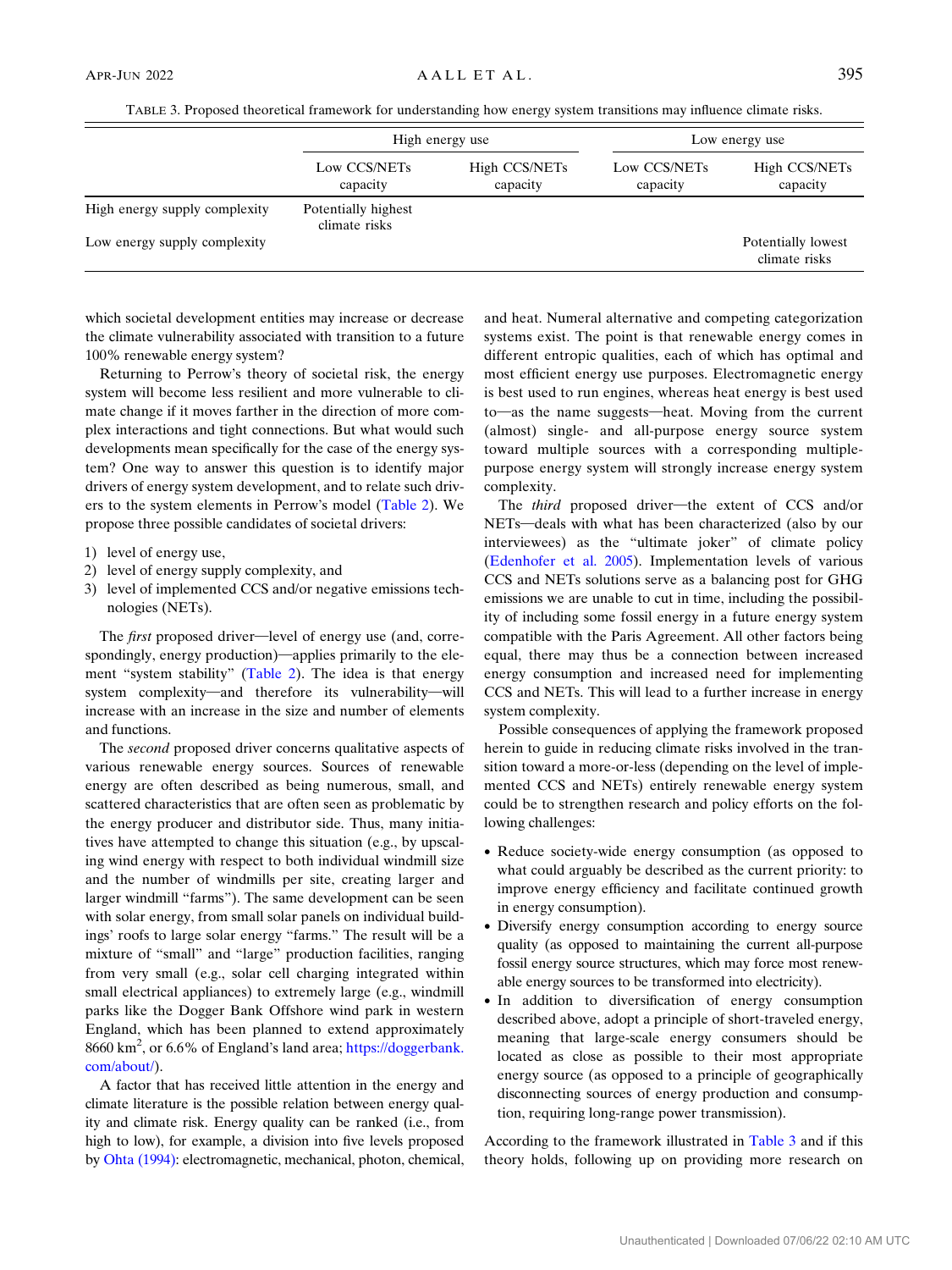<span id="page-9-0"></span>these three challenges may reduce climate risks involved in the transition toward an entirely renewable energy system.

Acknowledgments. The article is funded by grants from the Norwegian Research Centre on Sustainable Climate Change Adaptation (Noradapt) and the project "Unpacking climate impact CHAINs. A new generation of action- and user-oriented climate change risk assessments" (UNCHAIN) funded through ERA-NET Cofund "Assessment of Cross(X)-sectoral climate Impacts and pathways for Sustainable transformation," Grant Agreement 776608, and funding scheme H2020-SC5-2016-2017.

Data availability statement. The interview data are stored electronically in accordance with requirements from the Norwegian Centre for Research Data. All other referenced data are available by contacting the corresponding author.

#### REFERENCES

- Aall, C., M. Hall, and K. Groven, 2016: Investigating the potential of applying theories on rebound effects and mechanisms to the climate discourse: The case of tourism. How to Improve Energy and Climate Policies. Understanding the Role of Rebound Effects, C. Aall, T. Santarius, and H. J. Walnum, Eds., Springer, 209–227.
- Arnell, N., 2004: Climate change and global water resources: SRES emissions and socio-economic scenarios. Global Environ. Change, 14, 31–52, [https://doi.org/10.1016/j.gloenvcha.](https://doi.org/10.1016/j.gloenvcha.2003.10.006) [2003.10.006](https://doi.org/10.1016/j.gloenvcha.2003.10.006).
- Beck, U., 1992: Risk Society: Towards a New Modernity. Sage, 272 pp.
- Bizikova, L., J. Robinson, and S. Cohen, 2007: Editorial: Linking climate change and sustainable development at the local level. Climate Policy, 7, 271–277, [https://doi.org/10.1080/](https://doi.org/10.1080/14693062.2007.9685655) [14693062.2007.9685655.](https://doi.org/10.1080/14693062.2007.9685655)
- Corfee-Morlot, J., I. Cochran, S. Hallegatte, and P. J. Teasdale, 2010: Multilevel risk governance and urban adaptation policy. Climatic Change, 104, 169–197, [https://doi.org/10.1007/s10584-](https://doi.org/10.1007/s10584-010-9980-9) [010-9980-9.](https://doi.org/10.1007/s10584-010-9980-9)
- Dowling, P., 2013: The impact of climate change on the European energy system. Energy Policy, 60, 406-417, [https://doi.org/10.](https://doi.org/10.1016/j.enpol.2013.05.093) [1016/j.enpol.2013.05.093.](https://doi.org/10.1016/j.enpol.2013.05.093)
- Edenhofer, O., H. Held, and N. Nauer, 2005: A regulatory framework for carbon capturing and sequestration within the post-Kyoto process. Peer-Reviewed Papers and Overviews, E. S. Rubin, D. Keith, and C. F. Gilboy, Eds., Vol. 1, Greenhouse Gas Control Technologies 7, Elsevier Science, 989–997, <https://doi.org/10.1016/B978-008044704-9/50100-2>.
- EEA, 2019: Adaptation challenges and opportunities for the European Energy System: Building a climate-resilient lowcarbon energy system. EEA Rep. 01/2019, European Environment Agency, 122 pp., http[s://www.eea.europa.eu/](://www.eea.europa.eu/publications/adaptation-in-energy-system.) [publications/adaptation-in-energy-system.](://www.eea.europa.eu/publications/adaptation-in-energy-system.)
- Flyvbjerg, B., 1992: Rationalitet og Magt (Rationality and Power). Akademisk Forlag, 463 pp.
- Folke, C., S. R. Carpenter, B. Walker, M. Scheffer, T. Chapin, and J. Rockström, 2010: Resilience thinking: Integrating resilience, adaptability and transformability. Ecol. Soc., 15, 20, <https://doi.org/10.5751/ES-03610-150420>.
- Gielen, D., F. Boshell, D. Saygin, M. D. Bazilian, N. Wagner, and R. Gorini, 2019: The role of renewable energy in the global energy transformation. Energy Strategy Rev., 24, 38-50, <https://doi.org/10.1016/j.esr.2019.01.006>.
- IEA, 2020: The oil and gas industry in energy transitions: Insights from IEA analysis. C. McGlade, Ed., IEA Publications, 165 pp., [https://iea.blob.core.windows.net/assets/4315f4ed-5cb2-](https://iea.blob.core.windows.net/assets/4315f4ed-5cb2-4264-b0ee-2054fd34c118/The_Oil_and_Gas_Industry_in_Energy_Transitions.pdf.) [4264-b0ee-2054fd34c118/The\\_Oil\\_and\\_Gas\\_Industry\\_in\\_Energy\\_](https://iea.blob.core.windows.net/assets/4315f4ed-5cb2-4264-b0ee-2054fd34c118/The_Oil_and_Gas_Industry_in_Energy_Transitions.pdf.) [Transitions.pdf.](https://iea.blob.core.windows.net/assets/4315f4ed-5cb2-4264-b0ee-2054fd34c118/The_Oil_and_Gas_Industry_in_Energy_Transitions.pdf.)
- IPCC, 2014: Climate Change 2014: Impacts, Adaptation, and Vulnerability. Part A: Global and Sectoral Aspects. C. B. Field et al., Eds., Cambridge University Press, 1132 pp., [http://](http://www.ipcc.ch/pdf/assessment-report/ar5/wg2/WGIIAR5-PartA_FINAL.pdf.) [www.ipcc.ch/pdf/assessment-report/ar5/wg2/WGIIAR5-PartA\\_](http://www.ipcc.ch/pdf/assessment-report/ar5/wg2/WGIIAR5-PartA_FINAL.pdf.) [FINAL.pdf.](http://www.ipcc.ch/pdf/assessment-report/ar5/wg2/WGIIAR5-PartA_FINAL.pdf.)
- <sup>1</sup>, 2018: Annex I: Glossary. Global Warming of 1.5°C. V. Masson-Delmotte et al., Eds., Cambridge University Press, 541–560, [https://www.ipcc.ch/site/assets/uploads/sites/2/2019/06/](https://www.ipcc.ch/site/assets/uploads/sites/2/2019/06/SR15_AnnexI_Glossary.pdf.) [SR15\\_AnnexI\\_Glossary.pdf.](https://www.ipcc.ch/site/assets/uploads/sites/2/2019/06/SR15_AnnexI_Glossary.pdf.)
- Jarvis, A., C. Lau, S. Cook, E. Wollenberg, J. Hansen, O. Bonilla, and A. Challinor, 2011: An integrated adaptation and mitigation framework for developing agricultural research: Synergies and trade-offs. Exp. Agric., 47, 185–203, [https://doi.org/](https://doi.org/10.1017/S0014479711000123) [10.1017/S0014479711000123.](https://doi.org/10.1017/S0014479711000123)
- Jasanoff, S., 2010: A new climate for society. Theory Cult. Soc., 27, 233–254, <https://doi.org/10.1177/0263276409361497>.
- Klein, R. J., S. E. H. Eriksen, L. O. Næss, A. Hammill, T. Tanner, C. Robledo, and K. L. O'Brien, 2007: Portfolio screening to support the mainstreaming of adaptation to climate change into development assistance. Climatic Change, 84, 23–44, [https://doi.org/10.1007/s10584-007-9268-x.](https://doi.org/10.1007/s10584-007-9268-x)
- Landauer, M., S. Juhola, and M. Söderholm, 2015: Inter-relationships between adaptation and mitigation: A systematic literature review. Climatic Change, 131, 505-517, [https://doi.org/10.](https://doi.org/10.1007/s10584-015-1395-1) [1007/s10584-015-1395-1.](https://doi.org/10.1007/s10584-015-1395-1)
- Lo, A. Y., S. Liu, and F. K. S. Chan, 2019: Contested transformations: Sustainable economic development and capacity for adapting to climate change. Ann. Assoc. Amer. Geogr., 110, 223–241, <https://doi.org/10.1080/24694452.2019.1625748 .>
- Locatelli, B., C. Pavageau, E. Pramova, and M. Di Gregorio, 2015: Integrating climate change mitigation and adaptation in agriculture and forestry: Opportunities and tradeoffs. Wiley Interdiscip. Rev.: Climate Change, 6, 585–598, [https://doi.org/](https://doi.org/10.1002/wcc.357) [10.1002/wcc.357](https://doi.org/10.1002/wcc.357).
- Majone, B., F. Villa, R. Deidda, and A. Bellina, 2016: Impact of climate change and water use policies on hydropower potential in the south-eastern Alpine region. Sci. Total Environ., 543B, 965–980, <https://doi.org/10.1016/j.scitotenv.2015.05.009>.
- McEvoy, D., S. Lindley, and J. Handley, 2006: Adaptation and mitigation in urban areas: Synergies and conflicts. Proc. Inst. Civ. Eng. Munic. Eng., 159, 185–191, [https://doi.org/10.1680/](https://doi.org/10.1680/muen.2006.159.4.185) [muen.2006.159.4.185](https://doi.org/10.1680/muen.2006.159.4.185).
- Mima, S., and P. Criqui, 2015: The costs of climate change for the European energy system, an assessment with the POLES model. Environ. Model. Assess., 20, 303–319, [https://doi.org/](https://doi.org/10.1007/s10666-015-9449-3) [10.1007/s10666-015-9449-3](https://doi.org/10.1007/s10666-015-9449-3).
- Moomaw, W., F. Yamba, M. Kamimoto, L. Maurice, J. Nyboer, K. Urama, and T. Weir, 2011: Renewable energy and climate change. Renewable Energy Sources and Climate Change Mitigation, O. Edenhofer et al., Eds., Cambridge University Press, 161–207, [https://www.ipcc.ch/site/assets/uploads/2018/](https://www.ipcc.ch/site/assets/uploads/2018/03/Chapter-1-Renewable-Energy-and-Climate-Change-1.pdf.) [03/Chapter-1-Renewable-Energy-and-Climate-Change-1.pdf.](https://www.ipcc.ch/site/assets/uploads/2018/03/Chapter-1-Renewable-Energy-and-Climate-Change-1.pdf.)
- Nelson, K. C., and M. A. Palmer, 2007: Stream temperature surges under urbanization and climate change: Data, models,